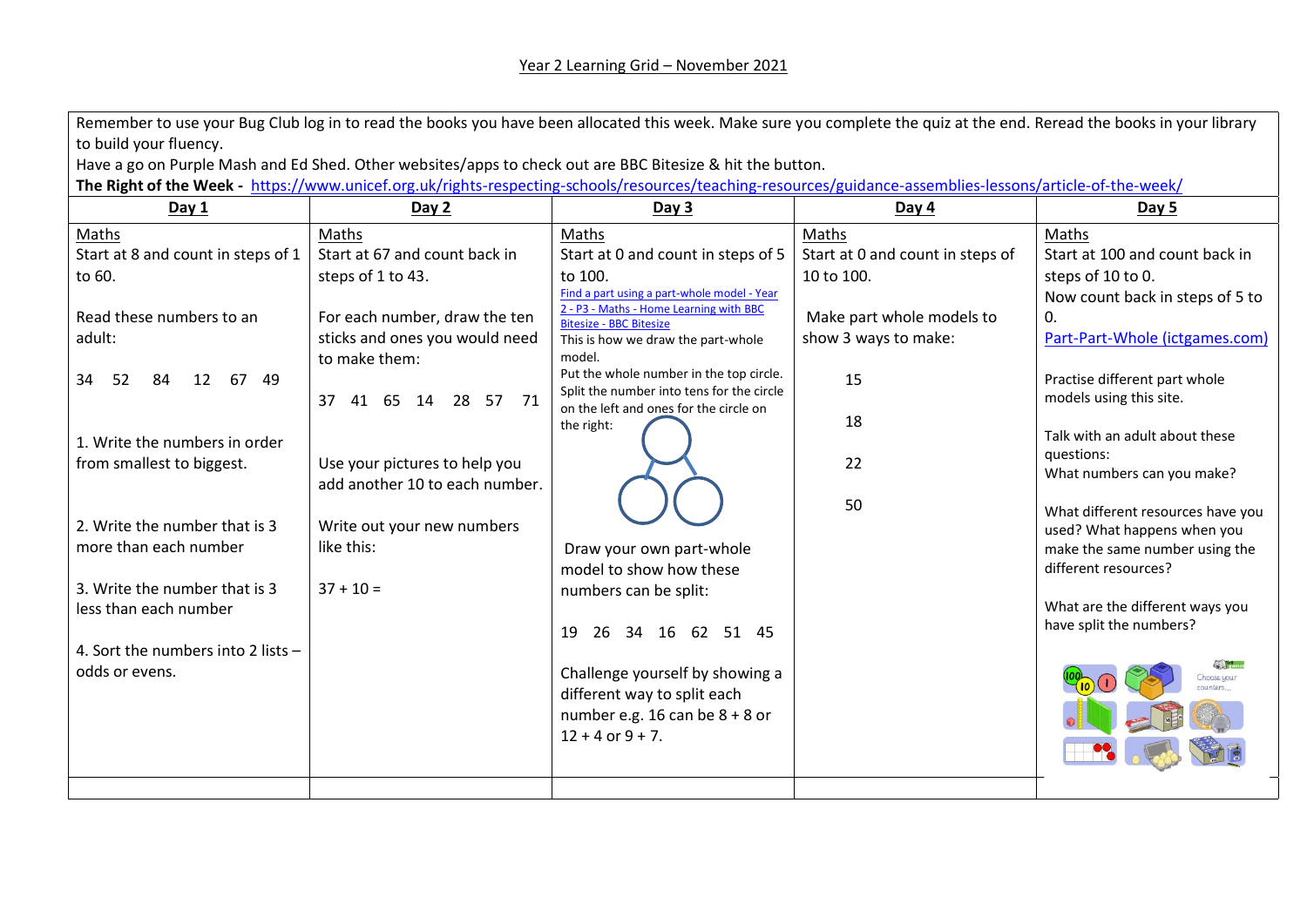| Read with an adult for 10-20<br>minutes.                                                                                                                                                                                                                                                                                                                                                                                | Read with an adult for 10-20<br>minutes.                                                                                                                                                | Read with an adult for 10-20<br>minutes.                                                                                                                                                                                                                            | Read with an adult for 10-20<br>minutes.                                                                                                                                                                               | Read with an adult for 10-20<br>minutes.                                                                                                                                                                                                                          |
|-------------------------------------------------------------------------------------------------------------------------------------------------------------------------------------------------------------------------------------------------------------------------------------------------------------------------------------------------------------------------------------------------------------------------|-----------------------------------------------------------------------------------------------------------------------------------------------------------------------------------------|---------------------------------------------------------------------------------------------------------------------------------------------------------------------------------------------------------------------------------------------------------------------|------------------------------------------------------------------------------------------------------------------------------------------------------------------------------------------------------------------------|-------------------------------------------------------------------------------------------------------------------------------------------------------------------------------------------------------------------------------------------------------------------|
| Copy a sentence from one of<br>your allocated Bug Club books<br>making sure you use neat<br>handwriting and form all letters<br>correctly.<br>Find a picture in the book and<br>write 2 sentences to describe<br>what is happening. Remember<br>to use a capital letter at the<br>start and a full stop at the end.                                                                                                     | Use the picture at the bottom of<br>the grid to write 5 sentences<br>about how the season has<br>changed.<br>Check your spellings and<br>punctuation.                                   | With an adult, read the story of<br>the Three Billy Goats Gruff on<br>this website:<br>The Three Billy Goats Gruff -<br><b>Story Reservoir</b>                                                                                                                      | Retell the Billy Goats Gruff story<br>from yesterday using pictures<br>and sentences.<br>Split your page into 6 parts and<br>in each part draw a picture and<br>write 1-3 sentences to tell that<br>part of the story. | Imagine there is a different<br>creature living under the<br>bridge!<br>Draw a picture of it and write<br>some sentences to describe<br>what it looks like and how it<br>behaves.                                                                                 |
| Geography<br>Look at a map or in an Atlas.<br>Can you find the seven<br>continents?<br>Write the name of each one.<br>What are the names of the five<br>oceans?<br>Find out 3 facts about one of<br>the continents.<br>You could write where in the<br>world it is, which countries are<br>on it, what the weather is like,<br>any famous landmarks - man-<br>made or natural, the names of<br>animals that live on it. | D.T.<br>Look online to find pictures of<br>the bridges in the North East.<br>Choose one to draw and label<br>the shapes you can see.<br>How is the bridge strong, sturdy<br>and stable? | <b>RE</b><br>Who is special in your life?<br>Draw a picture of them and<br>write why they is special to you.<br>St. Cuthbert is special to<br>Christians and to the North<br>East.<br>Tell an adult some of the things<br>we have found out about him in<br>school. | Science<br>https://www.youtube.com/watch<br>?v=YimuIdEZSNY<br>Watch the clip about food<br>groups.<br>Write the names of each food<br>group and draw 3 foods for<br>each one.                                          | <b>PE</b><br>Watch the clip below on agility.<br>https://www.youtube.com/watch?<br>$v = cUy -$<br>nGjLWQM&list=PLYGRaluWWTojV<br>3An2WEgsQ4qGFy 91jDL&index=1<br>$\underline{\mathbf{0}}$<br>Have a go at the different<br>activities to improve your<br>agility. |